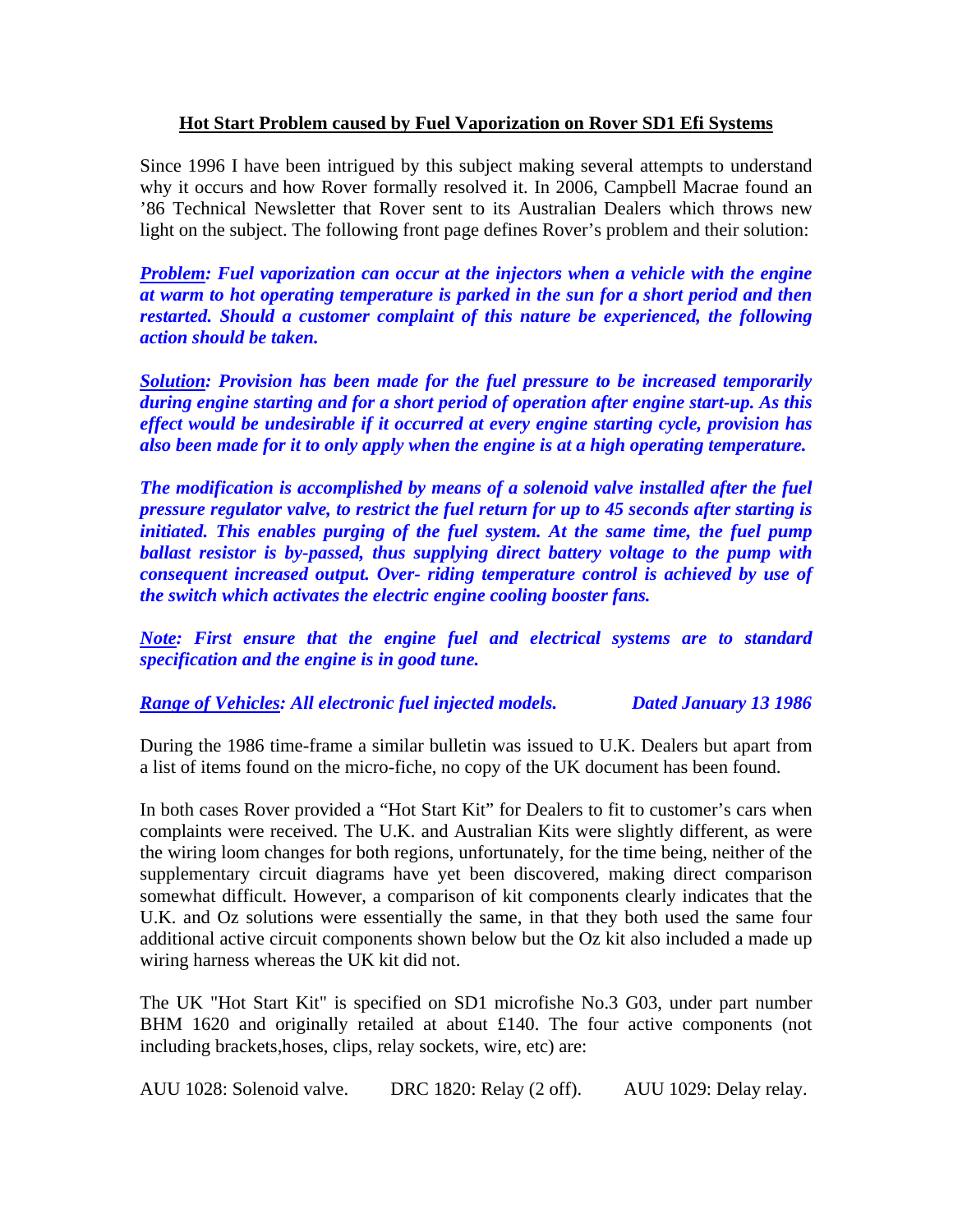Thus it has been possible to establish, from the Oz document, that by a combination of switched relays, a delay unit and a solenoid valve, the fuel pressure was temporarily increased, when the engine was too hot, thereby purging the fuel system and enabling the engine to re-start.

Bear in mind, whatever solution Rover devised, it had to work seamlessly from the ignition key. A mickey-mouse fix such as those mentioned later on would not satisfy indignant owners who suffered this hot start problem every time the sun shone on their executive car just a two or three years after they purchased it. Not good PR methinks?

### **Twenty years later**

So what is going on here? Well in 2006 a forum question arose from a non-SD1 source regarding fuel vaporization and how it can prevent Rover V8 Efi engines from re-starting when they are hot, often when retro-fitted to cars with smaller engine bay dimensions. The same question has also arisen from time to time on SD1 forums and discussion groups with regard to original SD1 Efi installations. Clearly, all these years later, the intriguing problem still exists.

My interpretation is that our Efi systems can and do suffer from fuel vaporization, all the more so if there is restricted under bonnet clearance. Think about it this way. When the engine stops, all the latent heat in the block is no longer able to be removed by the cooling system and the block temperature is very high, more especially in hot weather.

Now, with the car stationary and the cooling process inactive, that latent heat quickly rises and is collected by all the metal parts surrounding the fuel intake system, including the plenum and the fuel rail. This area gets very much hotter a few minutes after stopping than it ever does under normal running and cooling conditions.

This leads to the fuel vaporizing in the fuel rail and upon re-start, despite the pressure being controlled by the regulator, vapor is an expanded form of liquid, so the resultant air/fuel mixture will be much weaker than the anticipated stoichiometric ratio of 14.7:1.

Obviously when trying to re-start the car, the pump pushes in new, cooler fuel but it is still very hot under the bonnet and new fuel may still vaporize until it can carry some of that latent heat away. A difficult task if you think about it. From our school physics lessons we learned the amount of heat required to vaporize a liquid is many times more than required to raise its temperature by just 1 degree (i.e. 1 calorie will raise 1 cc of water by 1 deg C, but it takes 540 cals to vaporize the same amount into steam at normal pressure. It's less for petrol but still significant at about 80 cals depending upon pressure).

With fairly limited fuel flow all that trapped heat is not going anywhere until perhaps, in desperation, we lift the bonnet, peer suspiciously at the engine, pull at a few wires, suck our teeth and generally curse our luck for a few minutes. All this while the heat is at last escaping to the atmosphere very nicely thank you. After a few minutes the vaporization is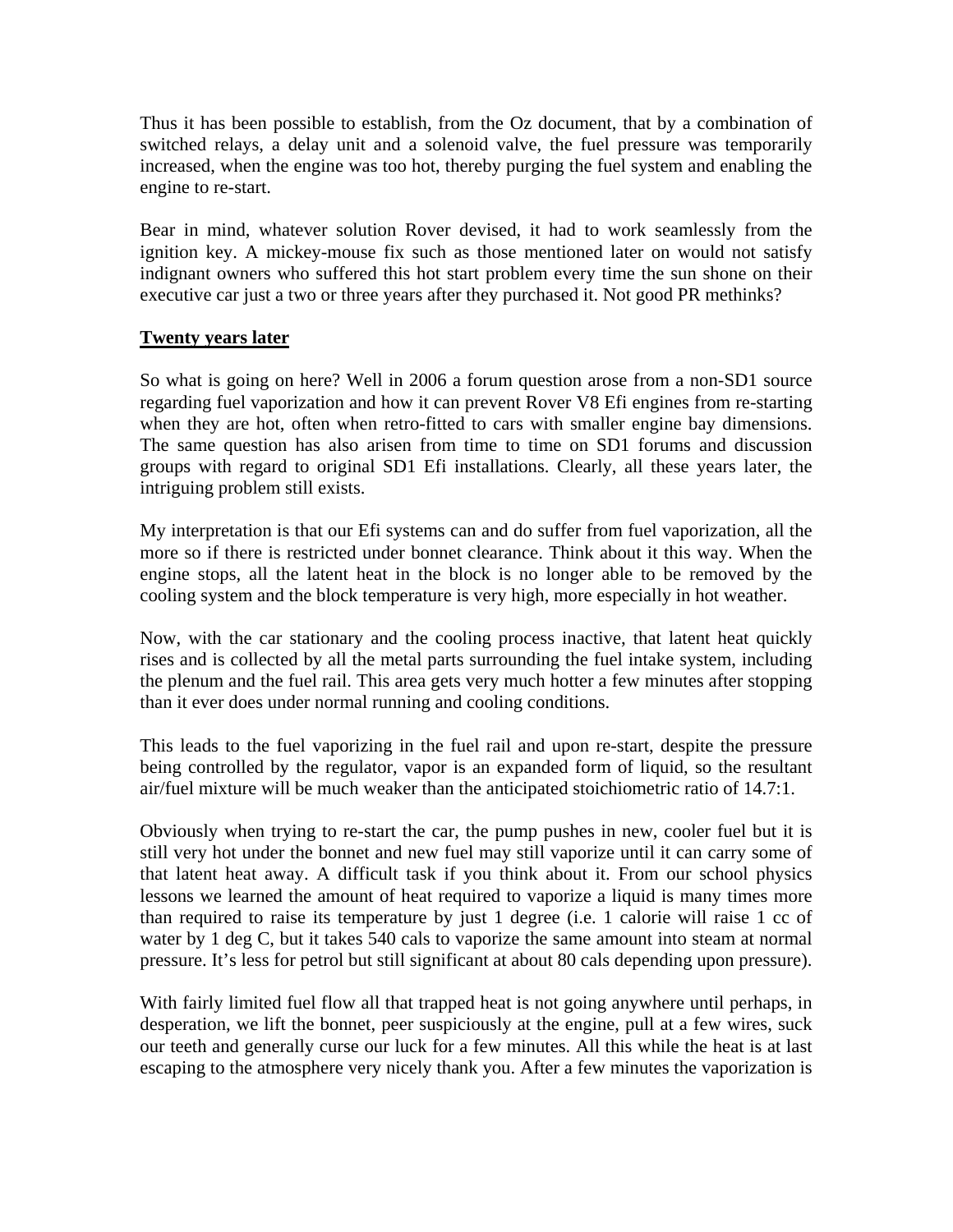reduced and, bingo, the engine starts. Relieved to be mobile again off we drive, until it happens again the next time we stop and the mystery continues to confound us.

As far as one can tell, there are few, if any, SD1's on the road today with a retro-fitted "Kit" in place and with no circuit diagrams available to enable better understanding of Rover's solution, how might we currently deal with the problem if it occurs?

- Lift the bonnet and wait.
- Give the accelerator some heavy boots-full when re-starting to make the fuel flow faster and give a richer mixture.
- Run the fuel pump for a few minutes without starting the engine. This can be done on both auto and manual SD1's. On an auto try to crank the engine in drive, the pump runs but the engine does not turn. On a manual, disconnect the engine harness and try to crank the engine, the pump runs but the engine does not turn.
- One can't very well relocate the fuel rail but it might be possible to lag it but thinking about that, it would probably work against the problem when everything is piping hot!
- Fit thermostatic electric cooling fans that continue to run after the engine has stopped to try and remove latent heat from the engine whilst the car is stationary. However, with no circulating coolant this would be a marginal solution.

#### **The Underlying Problem**

The Rover SD1 system should be able to cope with this condition but it sometimes does not - Why? Well one issue is that Rover put a large blanket under the SD1 bonnet as a noise insulator, it perversely also acts as a heat insulator yet the cars, as originally sold from 1982 through 1985, did not unduly suffer this problem.

Only after some years, from new, when these problems became manifest did Rover design and issue the after-sale, dealer fitted, Hot Start Kits to solve the problem.

I believe the main reason the problem occurred after a few years service is because the Efi system is probably not functioning correctly in other areas such as mixture, set-up, air leaks, electrical connection problems, component faults, etc. i.e. poor maintenance of the system in general (not surprising, as anyone who used franchised dealers for servicing will know, even today). When this happens it makes it more difficult to cope with the fuel vaporization abnormality.

The real answer would be to check the system out thoroughly along with the electrical connections. Whilst it is entirely possible to solve inherent problems using a scattergun approach, in the end a thorough analysis of the system is the best route to follow which can be achieved using clear guidelines, simple instruments and boring techniques.